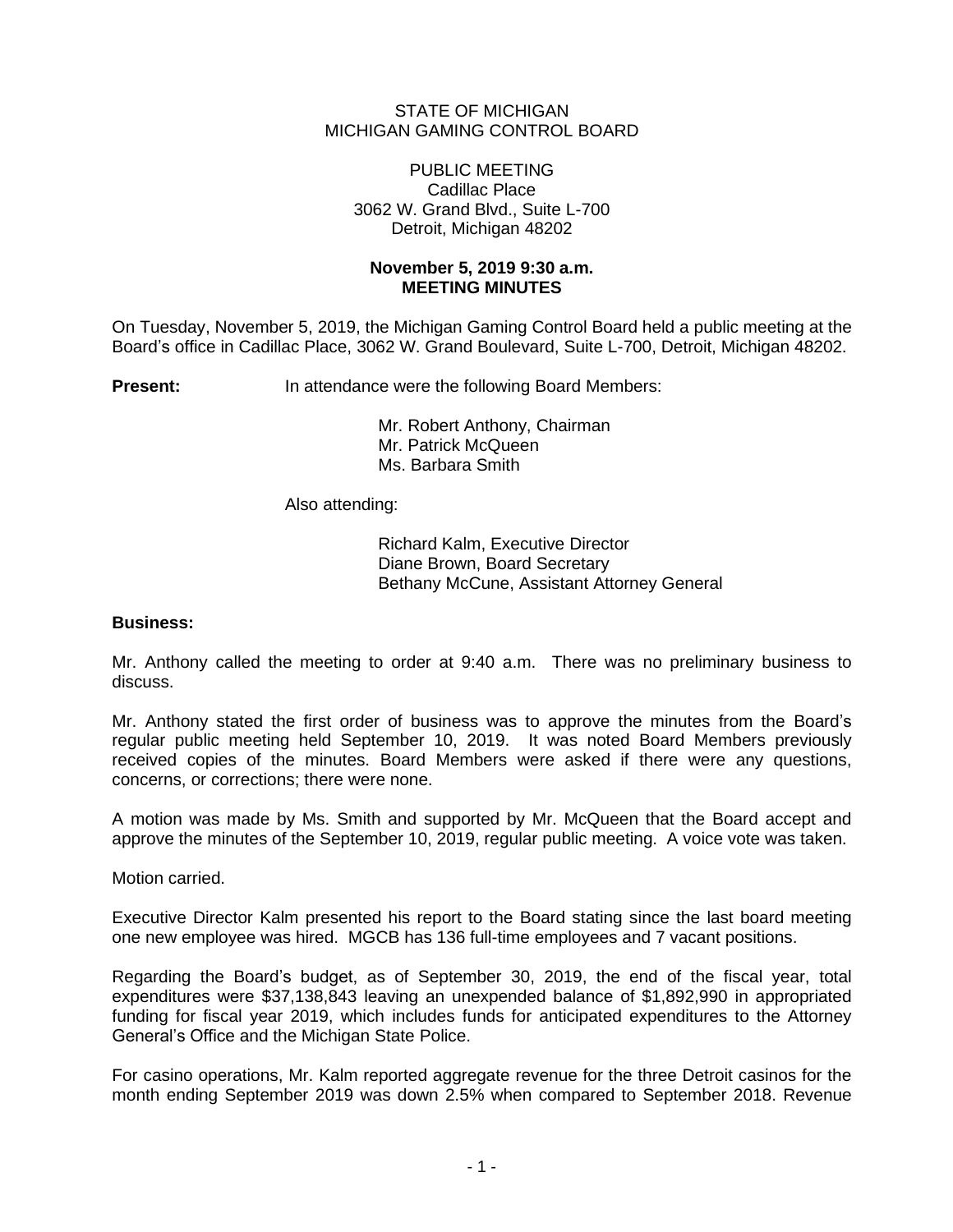was down 6.3% when compared to August 2019. For year-to-date September 30, 2019, the aggregate revenue for the Detroit casinos was up 0.3% compared to last year.

The aggregate revenue for the month ending October 31, 2019 was down 0.3% when compared to October 2018. Gaming revenue for the month was MGM \$48.9 million, MotorCity \$39.3 million, and Greektown \$27.5 million. Compared to the same period last year, revenue for MGM was down 1.8%, MotorCity was up 1.9%, and Greektown was down 0.4%. Gaming taxes for the month of October were \$9.37 million compared to \$9.39 million last year.

Mr. Kalm also informed the Board; MotorCity Casino reached the \$400 million mark on October 24, 2019 which was the earliest it had been reached. Previously, the earliest was October 25. MotorCity Casino wired \$4 million to the City of Detroit and increased its tax rate by 1% as required by the development agreement.

Following his report to the Board, Mr. Kalm briefed the Board on the status of pending legislation regarding internet gaming, sports betting, etc.

Regarding supplier licensing and vendor registration, Mr. Kalm advised the Board that as of October 31, 2019, 563 active vendor exemptions were registered. As of October 31, 2019, 292 casino supplier companies were granted exemption from supplier licensing requirements.

Mr. Kalm reported a total of six active temporary nongaming-related and four active temporary gaming-related supplier licenses in effect. There are 93 annual supplier licenses in effect.

Regarding occupational licensing, Mr. Kalm advised the Board as of October 31, 2019, the Board's Employee Licensing section issued a total of 2,031 occupational licenses to MGM employees; 1,650 occupational licenses to MotorCity employees; and 1,226 occupational licenses to Greektown employees. In addition, 1,501 employees of various licensed casino suppliers have been granted occupational licenses. Currently, there are 149 temporary occupational licenses in effect.

Mr. Kalm advised the Board since the September 2019 public meeting the required background investigations of 298 pending Level 1 and Level 2 occupational licenses have been completed. Prior to the November 2019 meeting Mr. Kalm approved 639 occupational license renewal requests and 81 Level 3 applications on behalf of the Board.

Mr. Kalm also reported Michigan State Police (MSP) Board-related activity and staffing update.

Next, the Board considered for approval, the recommendation of the Executive Director and the Casino Operations Division's Employee Licensing staff regarding the Level 1 and Level 2 occupational license applications.

There being no questions from Board Members, it was moved by Mr. McQueen and supported by Ms. Smith that the Board enter an Order accepting and adopting the recommendations of the Executive Director and the Licensing & Investigations Division for the 298 pending Level 1 and Level 2 occupational license applications. A voice vote was taken.

Motion carried.

Next agenda item was consideration of the Licensing, Investigations, & Audit Division's recommendations regarding the pending supplier license renewal requests of 1<sup>st</sup> Choice Distributors, LLC; AGS, LLC with New Key Persons Geoffrey Todd Freeman and Anna Massion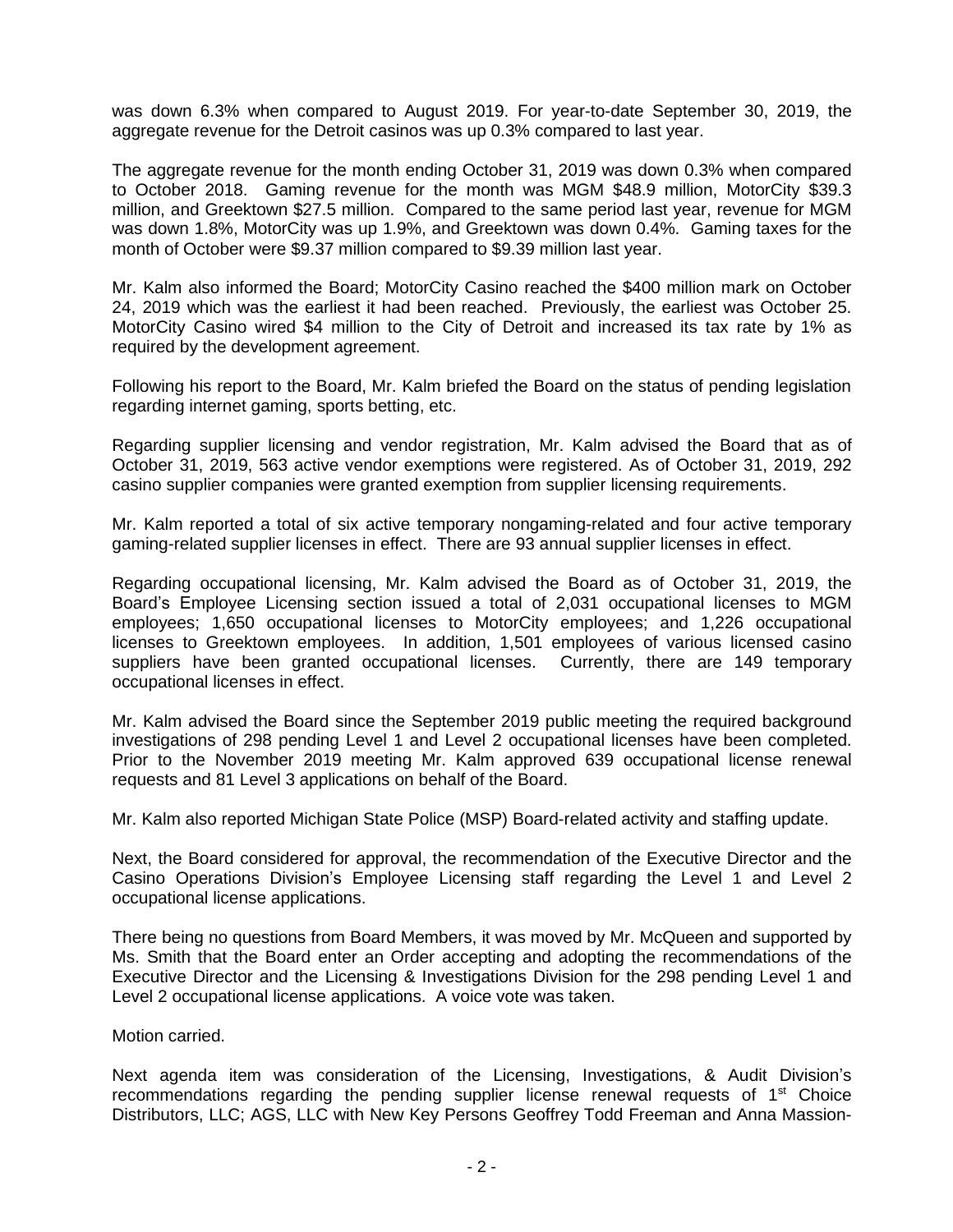Greenberg; Ainsworth Game Technology Limited; Dee Cramer, Inc.; Dillon Energy Services, Inc.; Homespun Furniture, Inc.; IGT with New Key Person Samantha Fay Ravich; KLP Specialty Food, Inc.; Master Craft Carpet Service, Inc. d/b/a Master Craft Floors; Micro Wise, Inc.; RAM Construction Services of Michigan, Inc.; Shelby Wholesale Distributors, Inc.; and the Herjavec Group Corp. with New Key Person Jennifer Lee Ogle.

There being no questions from Board Members, Mr. McQueen supported the motion put forth by Ms. Smith that the Board enter Orders finding the suppliers and their qualifiers eligible and suitable for license renewal and, accordingly, grant the requests for a one-year period. A voice vote was taken.

### Motion carried.

The next item on the agenda was to consider the Licensing, Investigations & Audit Division's recommendation regarding the suitability of New Key Person, Derik Jon Mooberry, of supplier licensee Bally Gaming, Inc. d/b/a Bally Technologies. There were no questions from Board Members. A motion was made by Mr. McQueen and supported by Ms. Smith that the Board grant the request. A voice vote was taken.

# Motion carried.

The next item on the agenda was to consider the Licensing, Investigations & Audit Division's recommendation regarding the withdrawal request of BBMK Contracting, LLC d/b/a Blue Team Restoration. There was no discussion or questions from Board Members, therefore, a motion was made by Ms. Smith and supported by Mr. McQueen, that the Board approve the request. A voice vote was taken.

### Motion carried.

The next agenda item was to consider the Casino Operations Division's recommendation regarding the Acknowledgement of Violation of casino licensee MGM Grand Detroit, LLC. There was no discussion or questions regarding the recommendation; therefore, a motion was made by Mr. McQueen and supported by Ms. Smith to approve the violation. A voice vote was taken.

### Motion carried.

The next agenda item was to consider the Casino Operations Division's recommendations regarding the Acknowledgement of Violation of supplier licensee Motor City Electric Co. There was no discussion or questions regarding the recommendations; therefore, a motion was made by Ms. Smith and supported by Mr. McQueen to approve the violation. A voice vote was taken.

### Motion carried.

Next agenda item was to consider the Casino Operations Division's recommendations regarding the Administrative Law Judge's Proposals for Decision of occupational Chidi Nkume. Assistant Attorney General Bethany McCune summarized the violation for the Board. Neither Mr. Nkume nor his representative were present. A motion to accept the Proposal for Decision was made by Mr. McQueen and supported by Ms. Smith. A voice vote was taken.

### Motion carried.